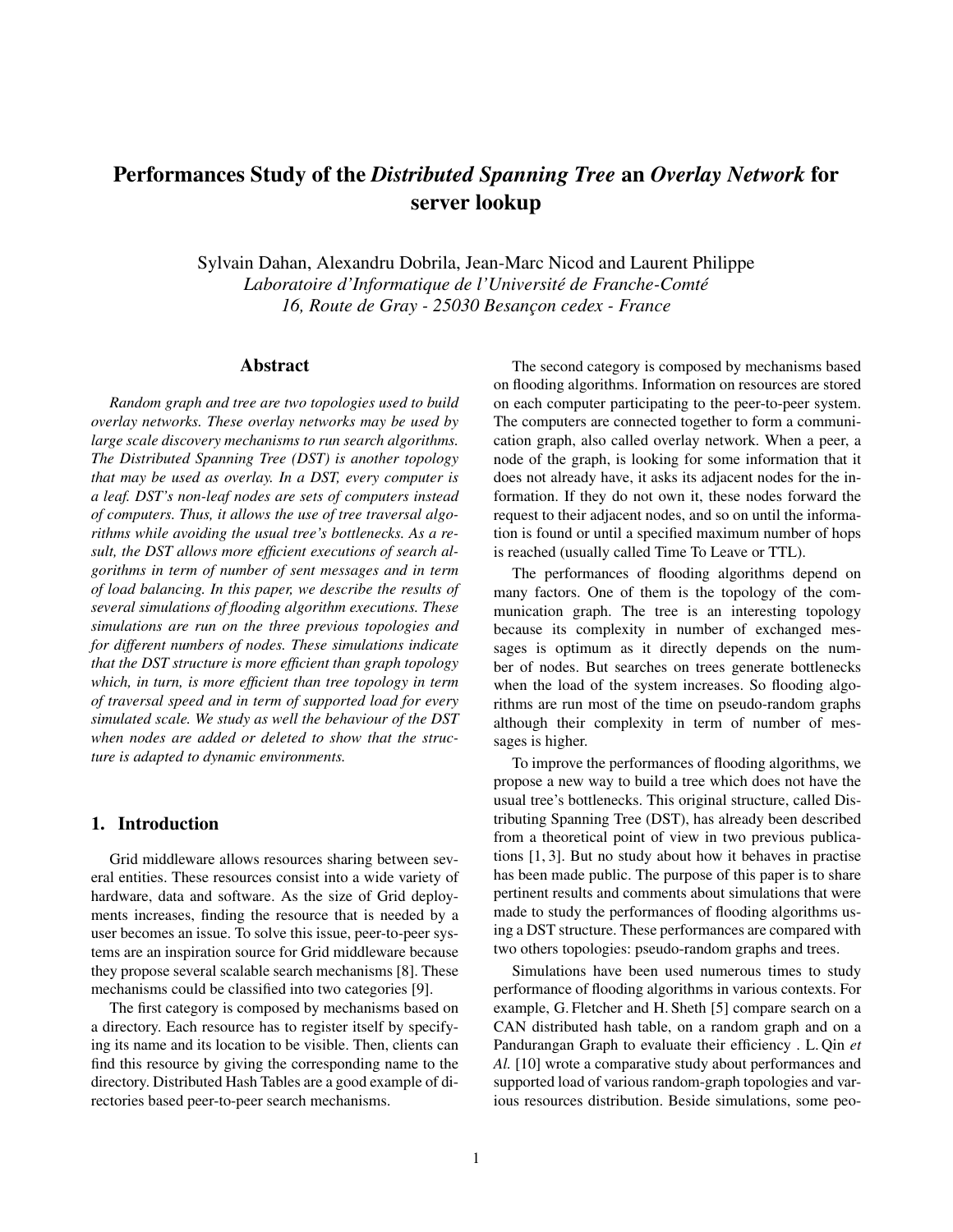ple, like R. Gaeta *et Al.* [6], also propose analytical model for those search algorithms on random graphs.

The article is organised the following way. The DST is shortly presented in section 2. We study the cost in term of messages when nodes arrive or leave the DST in section 3. The performances comparisons are conducted on a simulator described in 4. The simulations results are discussed in section 5 and exhibit the interest of the DST structure for search algorithms. Then, we conclude on the use of the DST structure in several distributed contexts.

# 2. The DST Structure

The DST structure is designed to correct the drawbacks of trees and random graphs in large scale overlay networks.

The DST is a virtual *tree* which covers the whole set of computers — *spanning* — and where nodes are *distributed* across several computers to avoid bottlenecks. A DST is similar to a B-Tree [7]: it is composed of several levels. All leaves belong to the same level, each non-leaf node has a limit number of sons and the root, if it is not a leaf, has at least two sons. The level 0 contains the leaves of the tree. The level 1's nodes are complete graphs of leaves,



Figure 1: Level 1's nodes of a DST

Fig. 1 presents 3 nodes of level 1 and 8 leaves. Upper levels of a DST are structured the following way: any node of level *n+1* is a complete graph of its children which are nodes of level *n*. The Fig. 2 is an example of a level 2's node.



Figure 2: Level 2's nodes of a DST

By definition, a DST's node is distributed through its descendants. Thus, a DST's node is distributed through the computers that are leaves of the node's subtree. To implement a node of level *n* with *n*>*2* we connect each computer of this node to at least one computer of each children of the node as shown in Fig. 3. Thus, any computer of a node can send a message to every children of this node via the computers that are inside these children.

Using this construction, each node generates its own "routing table". The routing table of one node has as many



Figure 3: Links that implement a complete graph of graphs.

entries as levels in the DST and each entry contains a link to a computer that resides inside each brother nodes. On Fig. 3, if node 2 wants to broadcast a message to its descendant, it will send a message to node 21, node 22 and node 23. If, the process that initiates the broadcast is located in node 213, it will send its message to the process of node 21 located in node 213, to the process of node 22 located in node 221 and to the process of node 23 located in node 232. Then, node 21, node 22 and node 23 forward the message to their children using their complete graph.

This quick explanation of the DST's structure provides enough information to understand that a DST is a tree where non-leaf nodes are complete graphs of their children. By recursively creating complete graphs, we are able to distribute non-leaf nodes between their children and create a spanning tree per node. As every computer acts as a node of different levels, it is possible to share the load of these levels between several and thus avoid the usual tree's bottlenecks. For more information about the DST structure and details on construction algorithms, a complete description of the DST structure is available in [3].

# 3. The DST management

The DST has an incremental structure : we add and we delete nodes as participants come or leave the DST. To be a DST member, a node must know another node which is already in the DST. We study here the cost of adding and deleting nodes from the DST. We also introduce the notion of limits with an inferior and superior limit which apply to the size of a node. If a node is too small (under the inferior limit) it should be merged, it should be split if it is too big (above the superior limit).

## 3.1. Cost of adding nodes

Figures 4 and 5 show the number of messages for a 4 and a 8 levels DST. The abscissa indicates the number of messages necessary to add a node and the ordered indicates the number of nodes that has generated this number of messages (two nodes can generate the same number of messages). In this figure, each peak matches with the split of a higher level node. If the node is high in the hierarchy then more nodes will be affected by the splitting which implies an important number of messages. These figures indicate that the number of messages needed to split a node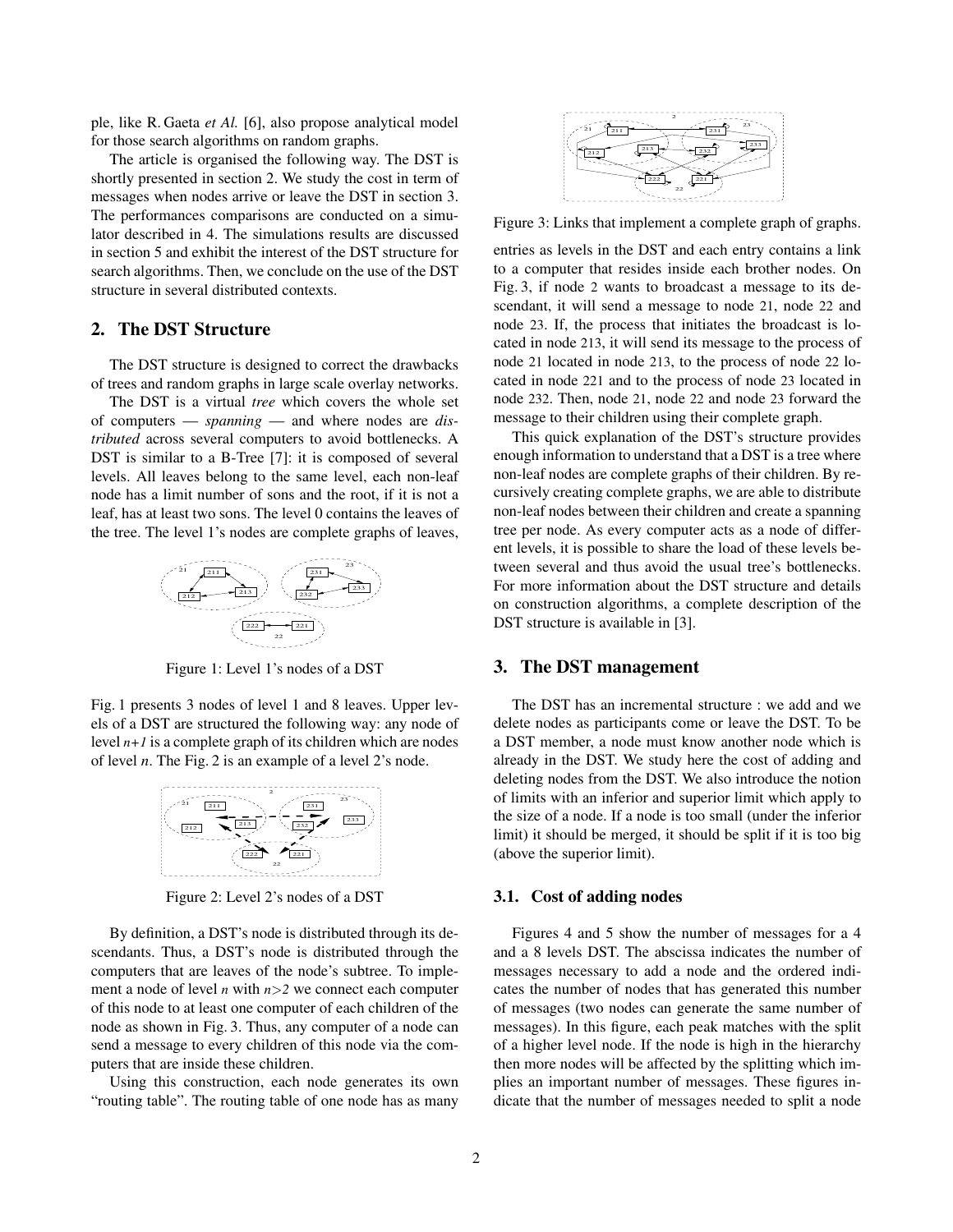

Figure 4: Number of messages with 4 levels.



Figure 5: Number of messages with 8 levels.

grows exponentially with the level of the node. Besides, the number of splits for a node decrease logarithmically with its level in the DST.

Thus, we have a lot of splits into first levels, those are costless in comparison with higher level splits which are far more seldom. In this simulation we have a relation of ten between both.

## 3.2. Cost of deleting a node

We study here the impact of different factors coming from the departure of a node.

*Impact of the area where the node is deleted* We test the DST behaviour when nodes leave in a restricted area. For those simulations we use a DST with 50 nodes in which we delete 30 nodes. The inferior and superior limits for the nodes size are respectively 2 and 4. First we delete node randomly from the DST. This result will be the witness. Then, we focus on a restricted area. We ran 20 simulations for both situations and note the total number of messages needed for all deletes. Both curves are shown on figure  $6(a)$ . The average cost of random deleting is 1374 messages for 30 leaving nodes. When deleting in a restricted area the cost is 1555 messages for the same number of leaving nodes. The probability of merging nodes is higher when deleting from the same area. The merging operation has an important cost, that explain this result. Thus a good merging algorithm is paramount. We focus on the reorganisation cost in the next paragraph.

*Reorganisation cost* We use a DST with the smallest possible limits (2 and 4). We create a DST with 90 nodes and 5 levels. We delete 88 nodes so that we can study all the



Figure 6: Cost study of deleting.

steps of merges. The results are given on figure 6 (b). We observe peak for series 2 and 3 just before the tenth delete. This peak corresponds to the merging operation that implies the delete of the level 5. All peaks are due to reorganisation. The peaks are very pronounced because after a reorganisation the DST is well balanced.

*Average cost of deleting.* During our simulation we observe a linear increase of the number of messages in function of the level. Note that, in the studied case we initiate a very fragile DST with limits of 2 and 4. Thus, by studying the worst case we have the worst behaviour.

# 4. Description of the Simulations

The simulations presented in section 5 use two algorithms. The first is a TTL-based flooding algorithm that is used with the graph and tree topologies [4]. The second use the DST structure to run a traversal with similar properties. Fig. 7 illustrates the four steps of the execution of this algorithm on a DST of height 3. The request is initiated by the gray node on step 1. Then it broadcasts the request in the subtrees of level 1 on step 2, level 2 on step 3 and level 3 on step 4. Complete algorithms are given in [2].



Figure 7: Example of a DST's traversal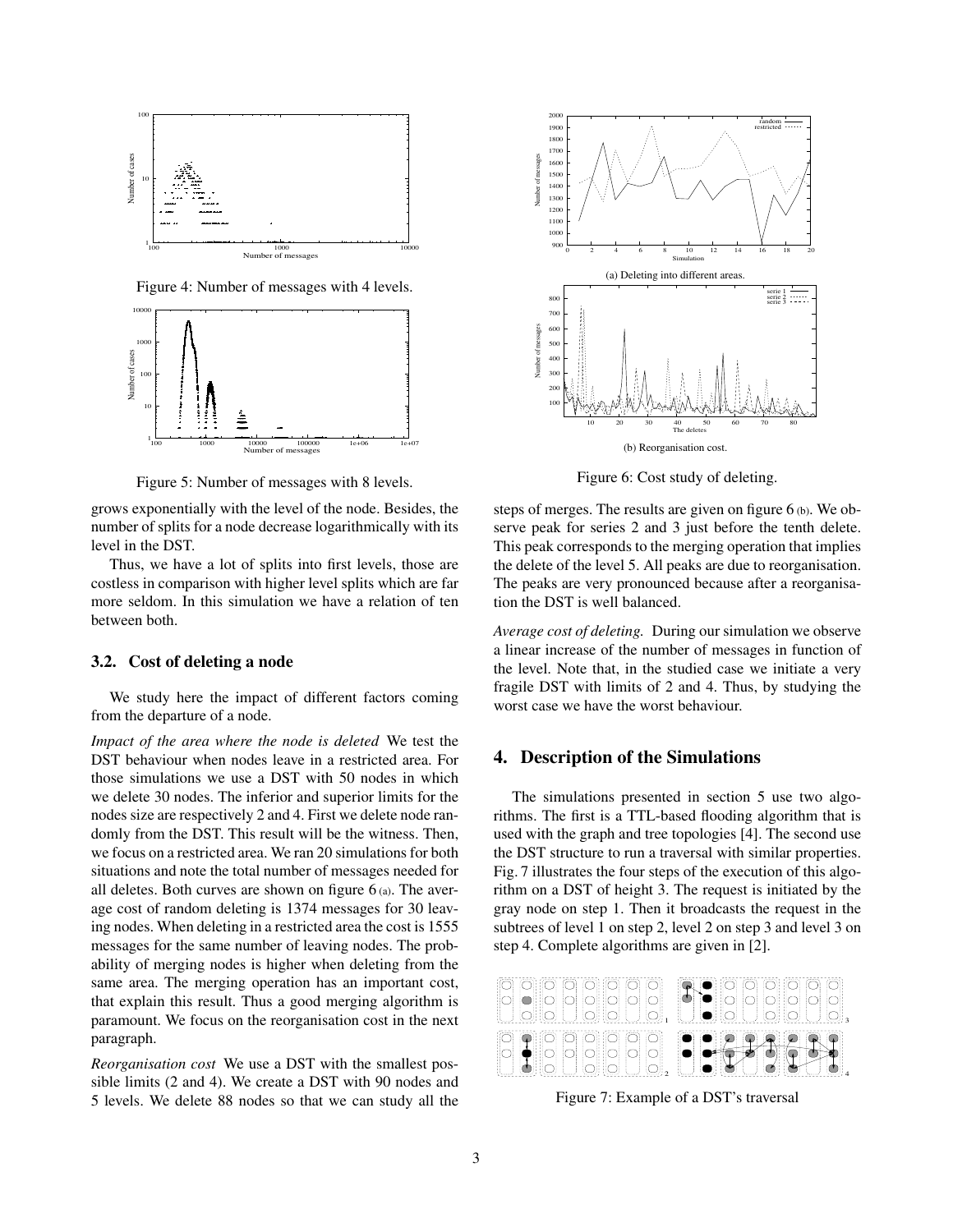Our first idea was to simulate and study the DST behavior on the Internet. However, experiences on Internet cannot be reproduced as the simulation conditions cannot be two times the same. Thus, we restrict to a model where all computers have one link, an access to every other computer through a central router and the bandwidth is limited. This model is not far from a realistic Internet model if we consider different bandwidth for different links and FIFO queues that assure that there is no more than one message in a link at any time. This way, we can mesure the impact of different factors on the execution performances.

Exact details of the simulations can be found by downloading the simulator <sup>1</sup>. We perform simulations for populations of 10, 100, 1 000 and 10 000 peers to study the behaviour of the algorithms when the overlay network scales up.

For all topologies the TTL is set to 10. Hundred different types of resources are available, and each computer has a probability of 10% to own a resource for each type. Each search request stops either when it finds a node with the requested resource, when the TTL is reached or when the whole structure is traversed. However, we noticed that a maximum depth of four is generaly enough to find a resource whith this probability to find the resource.

About the overlay topologies characteristics, trees are bidirectional and their arity is 5. Graphs are also bidirectional, connected and the degree of each node is 5. Finally the DST is made in a way that each node has 5 children. These degrees were chosen because they show the best performances in our simulations. More precisely, we ran few tests at various scales to find these optimal degrees. Then, we used them for all our simulations by considering that these degrees are always optimal in our experiments. However, these values depend on the links throughput and the probability to find a service. Changing one of these parameters implies that the chosen degrees would not longer be optimal.

#### 5. Discussion about the simulation results

In this section, we discuss the results obtained by the simulations. For each simulated overlay network, we compare the performances of the three tested topologies. The two performance criteria that we are interested about in this article are the average time taken to process a search and its variation depending on the average load of the system. The system load is defined by the requests arrival rate or frequency: the number of queries that are initiated per second for the whole network. In the last section, we explain how the three topologies scale up.

#### 5.1. 10 peers overlay networks

The simulations results for 10 peers overlay networks are displayed in Fig. 8. The simulations show that the average time needed to process a request depends on the requests arrival rate. This is an ordinary observation. When the number of initiated requests grows, the system becomes more and more loaded and messages spend more time in a waiting queue before being sent.



Figure 8: Performances for 10 peers networks

When the number of requests that enter the system becomes higher than the number of requests that leave it, the system becomes saturated. This saturation is easily identifiable for the DST on Fig. 8: the average time needed to process a request grows slowly for frequencies from 1  $req.s^{-1}$ to a frequency of  $150 \text{ reg.s}^{-1}$ ; but it grows very quickly for frequencies greater than 200 req.s<sup>-1</sup>. On the other hand, the graph and the tree become very quickly saturated.

For a 10 peers overlay network, the simulations tell us that graphs and trees have similar performances. This is interesting because we expected to get better performances with the graph in term of time used to process a request when the system is not loaded  $(0.1 \text{ reg} \cdot \text{s}^{-1})$  as explained in section 5.2. The more plausible explanation of this result is that some requests completely traverse the graph as no resource is found (we only have 10% of chance to find a resource on each peer and we only have 10 peers). So, these requests need an additional round to check that no other peers can be contacted. This is the final round where lots of messages are sent to traverse both ways the latest links, not marked as flooded, although no untraversed peer remains. Due to this additional round, the traversal depends on the number of links rather than on the number of nodes and affects the global average search time.

Studies of individual load of peers also explain why the tree and the graph become saturated on a similar way: bottlenecks of both topologies have to support similar load. This can be explained by the fact that the tree has few bottlenecks that send an average of, say  $\bar{x}$  messages. With the graph traversal every peer also sends an average of  $\bar{x}$  messages, as the number of messages depends on the number of links. Because every peer has the same bandwidth, and because the topologies performances are limited by their bot-

<sup>1</sup> http://lifc.univ-fconte.fr/∼philippe/pub/simulator-12-06.tar.gz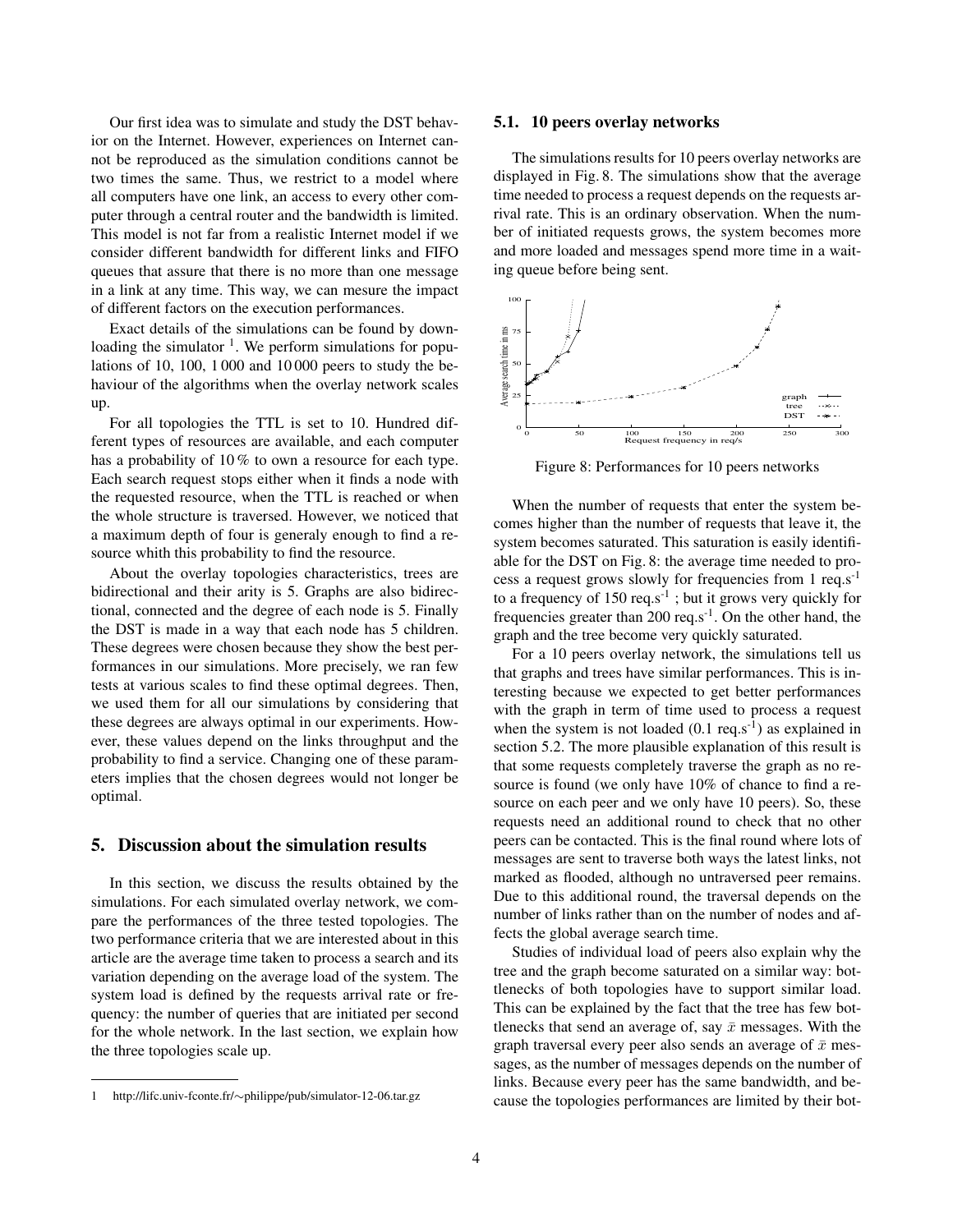tlenecks, both topologies become overloaded in a similar way at this scale. The DST has the best behaviour for these simulations. Because a DST is based on trees, a search request only needs  $2.n$  messages to query  $n$  peers, which is less than the graph. But because it distributes the load of father nodes between its children, it does not suffer from the tree bottlenecks. Thus, the DST can support much more load than the other topologies at a scale of 10 peers. Note that the DST also generates a lower search time than the tree when the system is not loaded.

#### 5.2. 100 peers overlay networks

Fig. 9 presents the simulations results for 100 peers. Like before, the three topologies saturate when the query arrival rate becomes too high. From the simulations, it is clear that the tree has the worst performances in term of supported load. 100  $\text{reg.s}^{-1}$  is enough to overload trees while graphs and DST start to overload for a frequency of  $700 \text{ reg} \cdot \text{s}^{-1}$ . Before reaching this point, the average search time grows slightly with the average load of the system.



Figure 9: Performances for 100 peers networks

Graphs performances are roughly similar to the DST ones in term of supported load and average search time. Because each search needs to query a small part of the graph, few links are traversed to access already contacted peers. Thus, few peers are contacted twice by the same request and the number of exchanged messages is, in a wide approximation, roughly similar to the tree's one. It depends on the number of nodes rather than on the number of links. For this reason, as graphs inherently distributes their load between their peers and as a DST is a tree that distributes the father's nodes load between its descendants, the performances of both graphs and DST are approximately similar in term of average query time and supported load.

We observed that tree topologies have a higher average search time than graphs even when the average load is very low. This is counter-intuitive if we think that the average query time only depends on the number of exchanged messages and that the tree based traversal generates an optimal number of messages. In a balanced tree with an arity of 5, there are lot more leaves than non-leaf nodes. Because every peer has the same probability to initiate a

search, the majority of searches are initiated by leaf nodes. These searches are not efficient because the first step of a search only queries one peer, its father, when the same step queries 5 peers in a graph or in a DST. At the second step the tree queries 5 peers when the graph or the DST can query 25 peers. Further, the tree behaves as if it always has one round late compared to the two other topologies, because tree leaves have one more hop to cross when they issue a search request. Being one round behind the other topologies is translated by a higher latency which explains why the average search time of the tree is more important than the two others even when the system is under light load.

Same simulation were made for 1 000 and 10 000 peers overlay networks. Results shown the same type of curves. For  $1000$  peers, a load of  $300$  req.s<sup>-1</sup> is enough to saturate the tree and it starts to overload around 1 000 req.s-1 for 10 000. Graphs and DST start to overload around 8 000 req.s-1with 1 000 peers and support at least a load of  $40000$  req.s<sup>-1</sup>with 10000. Before overloading, the average search time of DSTs and graphs grows slowly when the load increases and it linearly depends on the load.

#### 5.3. Scalability of the three topologies

Until now, we have discussed the performances for each scale separately. Here we present how the number of peers affects the performances of each topologies. For Fig. 8 and Fig. 9, we note that adding new peers always allows to increase the performances in term of supported load. But, depending on the topology, the supported load per node may decrease. For the tree topology, 40 req.s<sup>-1</sup> saturate a tree of 10 peers, 100 req.s<sup>-1</sup> saturate a tree of 100 peers, 300 req.s<sup>-1</sup> saturate a tree of 1 000 peers and 1 000 req.s<sup>-1</sup> saturate a tree of 10 000 peers. This is not very efficient because multiplying the number of peers by 100 (from 100 peers to 10 000 peers) only multiplies the supported load by a factor 10 (from 100 req.s<sup>-1</sup> to 1000 req.s<sup>-1</sup>). We can conclude that the tree topology does not scale and the reason is clearly the bottlenecks generated by non-leaf nodes. The DST has a good scalability. The supported load grows linearly with the number of peers:  $150 \text{ reg.s}^{-1}$  for  $10 \text{ peers}, 700 \text{ reg.s}^{-1}$ for 100 peers,  $8000 \text{ reg.s}^{-1}$  for 1000 peers and more than  $40\,000$  req.s<sup>-1</sup> for 10 000 peers. When the system is not saturated, the performances, in term of average search time, are stable: it varies from 25 ms to 75 ms whatever the number of peers is. A performance of  $150 \text{ reg.s}^{-1}$  on  $10 \text{ peers}$ for a DST seems to be inconsistent with the performance of 700  $\text{req} \cdot \text{s}^{-1}$  for 100 peers, but this is normal. There is only 10 peers, so two steps searches only contact 10 peers when the same search contact 25 peers in a 100 peers DST. Less peers contacted means less messages generated and implies that the overlay networks supports mode load. The scalability of the graph is similar to the DST's one except for small